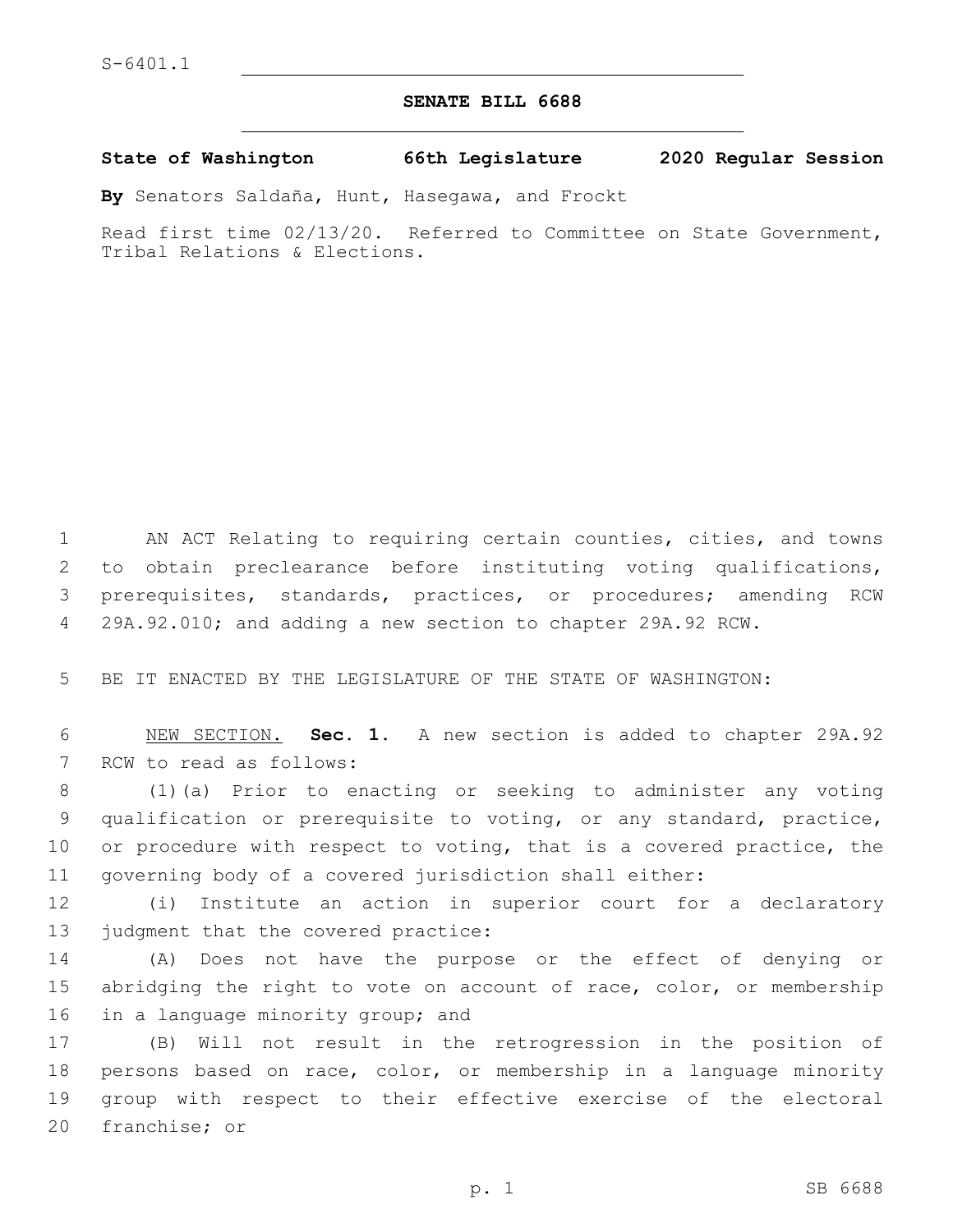(ii) Submit such covered practice to the attorney general for issuance of a certification that no objection exists to the enactment or administration by the covered jurisdiction of the covered 4 practice.

 (b) The attorney general, or any person whose opportunity to vote is affected by a covered practice that has been enacted or administered by a covered jurisdiction, may institute an action in superior court to compel the governing body of the jurisdiction to institute an action for a declaratory judgment or to seek issuance of a certification of no objection pursuant to this subsection.

 (2)(a) No qualification, prerequisite, standard, practice, or procedure that is a covered practice is effective until the superior court has entered a declaratory judgment or the attorney general has 14 issued a certification of no objection.

 (b) A certification of no objection is deemed to have been issued if:16

 (i) The attorney general does not issue an objection within sixty 18 days of the governing body's submission; or

 (ii) The attorney general affirmatively indicates that no such objection will be made, upon a showing of good cause to facilitate an expedited approval within sixty days of the governing body's 22 submission.

 (c) An affirmative indication by the attorney general that no objection will be made, the attorney general's failure to object, or a declaratory judgment entered by the superior court pursuant to this section does not bar a subsequent action to enjoin enforcement of any qualification, prerequisite, standard, practice, or procedure.

 (d) If the attorney general affirmatively indicates that no objection will be made within the sixty-day period following the receipt of the governing body's submission, the attorney general may reserve the right to reexamine the submission if additional information that would otherwise require objection in accordance with this section comes to his or her attention during the remainder of 34 the sixty-day period.

 (3) If the attorney general objects to a covered practice submitted by a covered jurisdiction, the governing body of such jurisdiction may file an appeal to the objection in superior court.

 (4) If the attorney general issues a certification of no objection to a covered practice submitted by a covered jurisdiction, any person whose opportunity to vote is affected by the covered

p. 2 SB 6688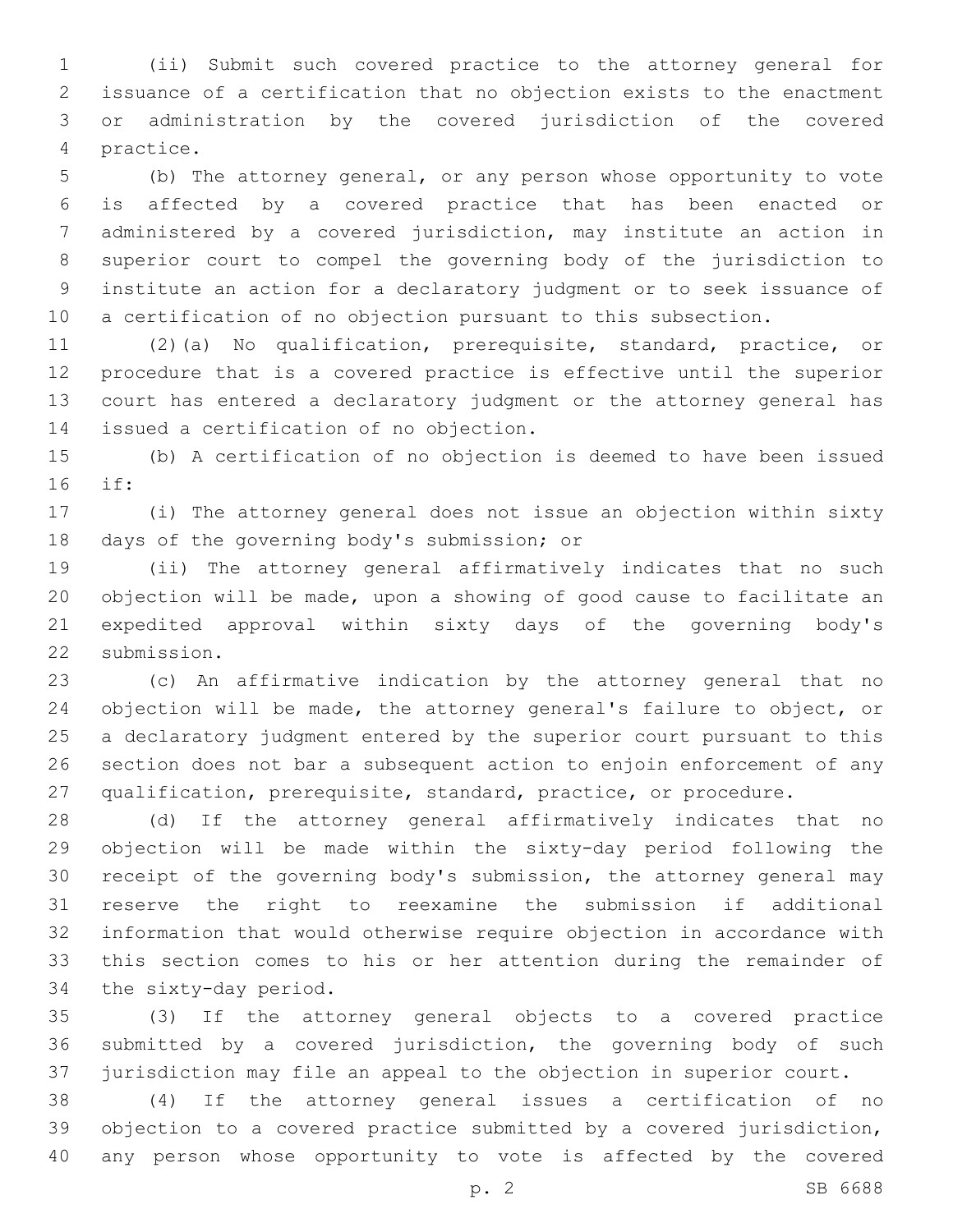practice may file an action in superior court to appeal the attorney general's issuance of a certification of no objection.

 (5) In any action filed pursuant to this subsection, the superior court shall enjoin the enactment or administration of the covered practice that is the subject of the action unless it determines that the covered practice neither has the purpose or effect of denying or abridging the right to vote on account of race or color or membership in a language minority group nor will it result in the retrogression in the position of members of a racial or ethnic group with respect to their effective exercise of the electoral franchise.

 (6) As early as practicable each calendar year, the attorney general shall, in consultation with the secretary of state, the office of financial management, and other relevant agencies, determine which counties, cities, and towns have a voting age 15 population that contains two or more racial or ethnic groups, each constituting at least ten percent of the voting age population of the county, city, or town. The attorney general shall publish the list of these counties, cities, and towns on a web site established and maintained for this purpose. A determination made pursuant to this 20 subsection is effective upon publication.

 **Sec. 2.** RCW 29A.92.010 and 2018 c 113 s 103 are each amended to 22 read as follows:

 The definitions in this section apply throughout this chapter unless the context clearly requires otherwise. In applying these definitions and other terms in this chapter, courts may rely on 26 relevant federal case law for guidance.

 (1) "At large election" means any of the following methods of electing members of the governing body of a political subdivision:

 (a) One in which the voters of the entire jurisdiction elect the 30 members to the governing body;

 (b) One in which the candidates are required to reside within given areas of the jurisdiction and the voters of the entire jurisdiction elect the members to the governing body; or

 (c) One that combines the criteria in (a) and (b) of this subsection or one that combines at large with district-based 36 elections.

 (2) "Covered jurisdiction" means a county, city, or town that is determined pursuant to section 1(6) of this act to have a voting age

p. 3 SB 6688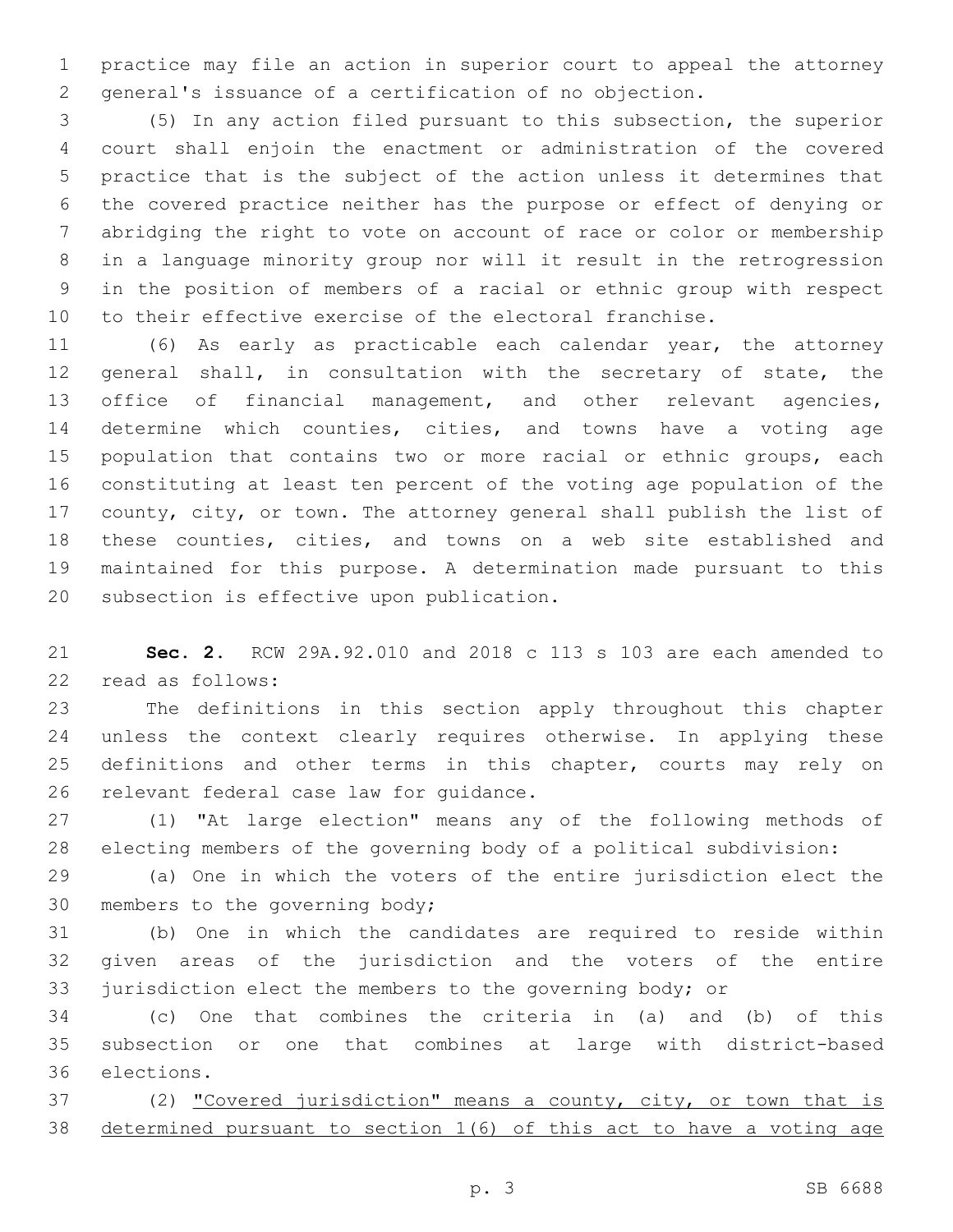population that contains two or more racial or ethnic groups which

each constitute at least ten percent of its voting age population.

(3) "Covered practice" means:

 (a) Any change to the method of election of members of a governing body by adding seats elected at-large or by converting one or more seats elected from a single-member district to one or more at-large seats or seats from a multimember district;

 (b) Any change, or series of changes within a twelve-month period, to the boundaries of the covered jurisdiction that reduces by 10 more than five percentage points the proportion of the jurisdiction's voting age population that is composed of members of a single racial or language minority group, as determined by the most recent American 13 community survey data;

14 (c) Any change to the boundaries of election districts or wards in the covered jurisdiction or to the boundary lines of the covered jurisdiction;

17 (d) Any change that restricts the ability of any person to provide interpreter services to voters in any language other than English or which limits or impairs the creation or distribution of 20 voting materials in any language other than English;

 (e) Any change that reduces the number of or consolidates or relocates voting centers or ballot drop boxes in the covered 23 jurisdiction, except where permitted by law in the event of an emergency; or

25 (f) Any change to the covered jurisdiction's plan of government or change included in the framing of a charter.

 (4) "District-based elections" means a method of electing members to the governing body of a political subdivision in which the candidate must reside within an election district that is a divisible part of the political subdivision and is elected only by voters 31 residing within that election district.

 $((+3))$   $(5)$  "Polarized voting" means voting in which there is a difference, as defined in case law regarding enforcement of the federal voting rights act, 52 U.S.C. 10301 et seq., in the choice of candidates or other electoral choices that are preferred by voters in a protected class, and in the choice of candidates and electoral choices that are preferred by voters in the rest of the electorate.

38  $((44))$  (6) "Political subdivision" means any county, city, town, school district, fire protection district, port district, or public 40 utility district, but does not include the state.